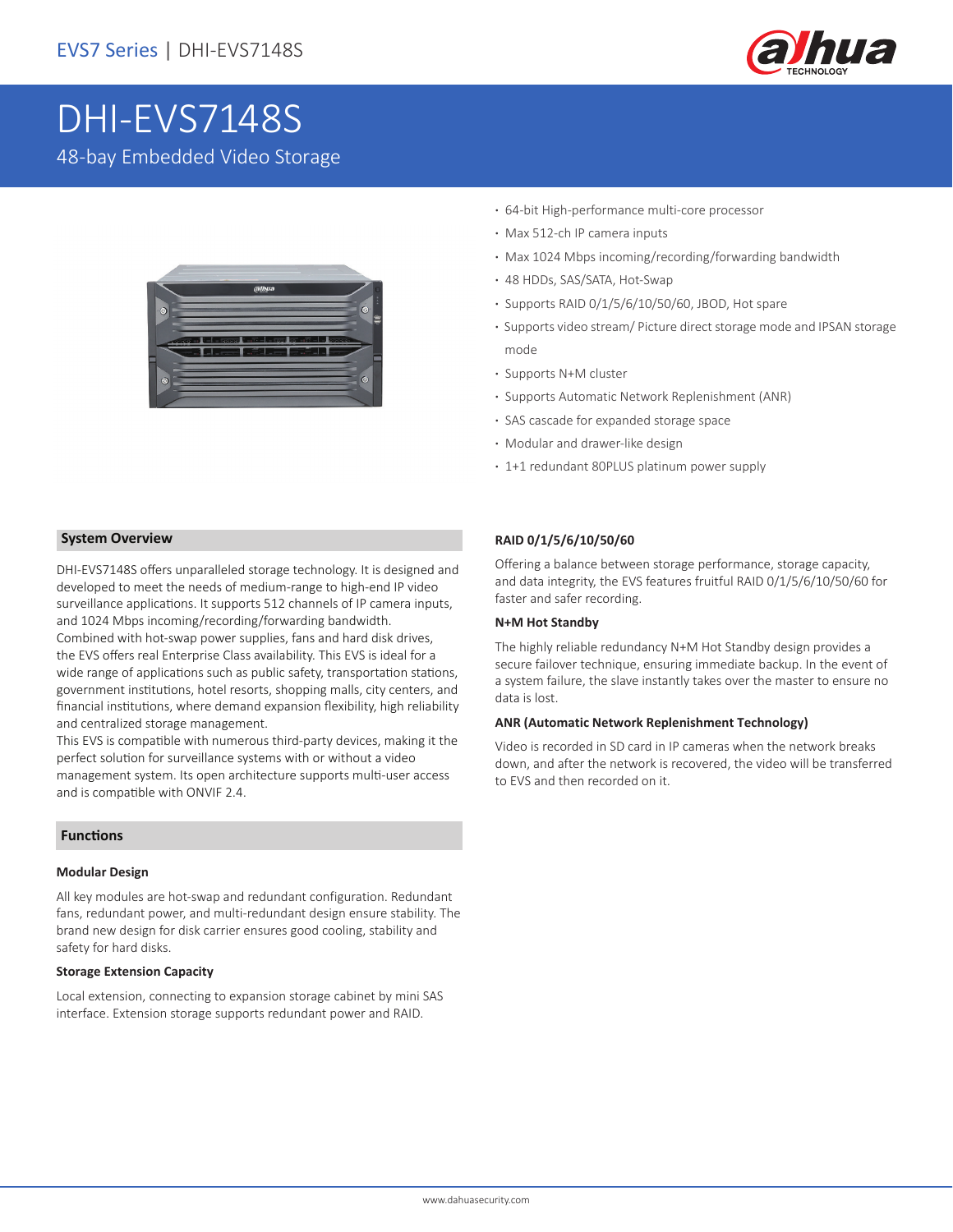# EVS7 Series | DHI-EVS7148S

## **Technical Specification**

### System

| Main Processor          | 64-bit multi-core processor            |
|-------------------------|----------------------------------------|
| <b>Operating System</b> | <b>Embedded LINUX</b>                  |
| Operation Interface     | Web                                    |
| Controller              | Single controller                      |
| <b>RAM</b>              | 8 GB by default (extendable to 64 GB)  |
| Power Redundancy        | $1 + 1$                                |
| <b>External Ports</b>   |                                        |
| $C^{\wedge}$            | 2 mini SAS HD ports with maximum speed |

| SAS.              | 12Gb/s                                                                                 |
|-------------------|----------------------------------------------------------------------------------------|
| Network           | $1 \times 1$ GbE management port; $4 \times 1$ GbE LAN ports                           |
| Network Extension | $4 \times 1$ -GbE LAN ports and $2 \times 10$ -GbE optical fiber<br>ports are optional |
| eSATA             | $1 \times e$ SATA                                                                      |
| RS-232            | $1 \times DB9$                                                                         |

# Internal Expansion

HDMI 1 × HDMI

| M.2 SSD                                    | 2 × NVMe SSD ports                                                                                                                                  |  |  |  |
|--------------------------------------------|-----------------------------------------------------------------------------------------------------------------------------------------------------|--|--|--|
| PCI-F                                      | $1 \times$ PCI-E X8; $1 \times$ PCI-E X4                                                                                                            |  |  |  |
| <b>Disk</b>                                | $1 \times 2.5$ -inch SATA                                                                                                                           |  |  |  |
| Disk                                       |                                                                                                                                                     |  |  |  |
| Disk Bay                                   | 48                                                                                                                                                  |  |  |  |
| Disk Type                                  | 1TB; 2TB; 3TB; 4TB; 5TB; 6TB; 8TB; 10TB; 12TB;<br>14TB; 16TB;<br>2.5-inch and 3.5-inch HDD<br>Support simultaneously connecting to SATA/<br>SAS/SSD |  |  |  |
| Disk Installation                          | Independent disk tray                                                                                                                               |  |  |  |
| <b>Hot Swapping</b>                        | Yes                                                                                                                                                 |  |  |  |
| RAID Type                                  | RAID 0/1/5/6/10/50/60; JBOD; hot-spare                                                                                                              |  |  |  |
| Disk Processing                            | Bad sector mapping                                                                                                                                  |  |  |  |
| Disk Management                            | Non-working disks automatic sleep                                                                                                                   |  |  |  |
| Disk Inspection                            | Inspection before use and during use                                                                                                                |  |  |  |
| Performance                                |                                                                                                                                                     |  |  |  |
| Video Direct Storage (Private<br>Protocol) | Up to 512-channel (1024 Mbps) access, storage,<br>and forwarding; 32-channel (64 Mbps) online<br>playback                                           |  |  |  |
| Video Direct Storage (ONVIF)               | Up to 512-channel (1024 Mbps) access, storage,<br>and forwarding; 32-channel (64 Mbps) online<br>playback                                           |  |  |  |
| Video Direct Storage (Auto<br>Register)    | Up to 512-channel (1024 Mbps) access, storage,<br>and forwarding; 32-channel (64 Mbps) online<br>playback                                           |  |  |  |
| Picture Direct Storage                     | Up to 512-channel access, storage, and<br>forwarding (250 KB/Picture)                                                                               |  |  |  |
| <b>IPSAN Performance</b>                   | 360-channel $\times$ 2 Mbps video stream writing and<br>24-channel × 2 Mbps video playback (I/O size of<br>VMS is 64 KB)                            |  |  |  |

| Function                                        |                                                                                                                                                                                                  |  |
|-------------------------------------------------|--------------------------------------------------------------------------------------------------------------------------------------------------------------------------------------------------|--|
| <b>IPSAN Mode</b>                               | Yes                                                                                                                                                                                              |  |
| <b>IPSAN Function</b>                           | Dynamic online extension of logic volumes                                                                                                                                                        |  |
| Video Storage                                   | Direct storage                                                                                                                                                                                   |  |
| Network Protocol                                | RTP; RTCP; RTSP; UDP; HTTP; NTP; SNMP; iSCSI;<br>FTP; SMB; NFS                                                                                                                                   |  |
| <b>RTSP</b>                                     | <b>ONVIF</b>                                                                                                                                                                                     |  |
| Cluster                                         | $N+M$                                                                                                                                                                                            |  |
| <b>Automatic Network</b><br>Replenishment (ANR) | Videos during network failure upload to EVS<br>automatically afterwards                                                                                                                          |  |
| Network Mode                                    | Multiple-address, link aggregation,<br>fault-tolerance, load balance                                                                                                                             |  |
| Quick RAID                                      | Yes                                                                                                                                                                                              |  |
| <b>RAID Instant Use</b>                         | Yes                                                                                                                                                                                              |  |
| RAID Rebuilding                                 | Self-adaptive rebuilding                                                                                                                                                                         |  |
| RAID-write Synchronization                      | Yes                                                                                                                                                                                              |  |
| Record Mode                                     | Scheduled, manual, motion-triggered and alarm<br>triggered                                                                                                                                       |  |
| Video Playback                                  | Web playback, concentrated playback, slice<br>playback, synchronous playback<br>Search video by second<br>Adjustable playback speed                                                              |  |
| Video Codec                                     | Access by cameras with encoding formats of<br>MPEG4, MJPEG, H.264, H.265, and SVAC<br>Access by multi-sensor cameras, thermal<br>cameras, and panoramic cameras                                  |  |
| Video Backup                                    | Back up video through USB, network, and eSATA                                                                                                                                                    |  |
| General                                         |                                                                                                                                                                                                  |  |
| Power Supply                                    | 100-127V/200-240 VAC, 50/60 Hz, 8A/4A                                                                                                                                                            |  |
| Fan                                             | Dual ball-bearing fans                                                                                                                                                                           |  |
| Power Consumption                               | < 800 W (include disks)                                                                                                                                                                          |  |
| Operating Temperature                           | 0 °C to 45 °C (32 °F to 113 °F)                                                                                                                                                                  |  |
| <b>Operating Humidity</b>                       | 10%-80% (RH) (non-condensation)                                                                                                                                                                  |  |
| Storage Temperature                             | $-20$ °C to +70 °C (-4 °F to +158 °F)                                                                                                                                                            |  |
| <b>Storage Humidity</b>                         | 5%-90% (RH) (non-condensation)                                                                                                                                                                   |  |
| Operating Altitude                              | ≤ 5000 (16,404.20 ft) m                                                                                                                                                                          |  |
| Certifications                                  | CE: EN 55024; EN 55032; EN 55035; EN 50130-4;<br>EN 61000-3-2; EN 61000-3-3; EN 62368<br>FCC: ANSI C63.4, 47 CFR PART 15B Subpart B                                                              |  |
| Chassis                                         | 1.2 mm hot dip galvanized steel plate<br>Independent developed pull-out disk tray                                                                                                                |  |
| Dimensions                                      | With hanger: 482.6 mm × 261.4 mm × 736.5 mm<br>$(19" \times 10.29" \times 29")$ (W $\times$ H $\times$ D)<br>Without hanger: 446 mm × 261.4 mm × 736.5<br>mm (17.56" × 10.29" × 29") (W × H × D) |  |
| Net Weight                                      | 36 kg (79.37 lb)                                                                                                                                                                                 |  |
| Gross Weight                                    | 75 kg (165.35 lb)                                                                                                                                                                                |  |
| Installation                                    | Standard 19 inch rack                                                                                                                                                                            |  |